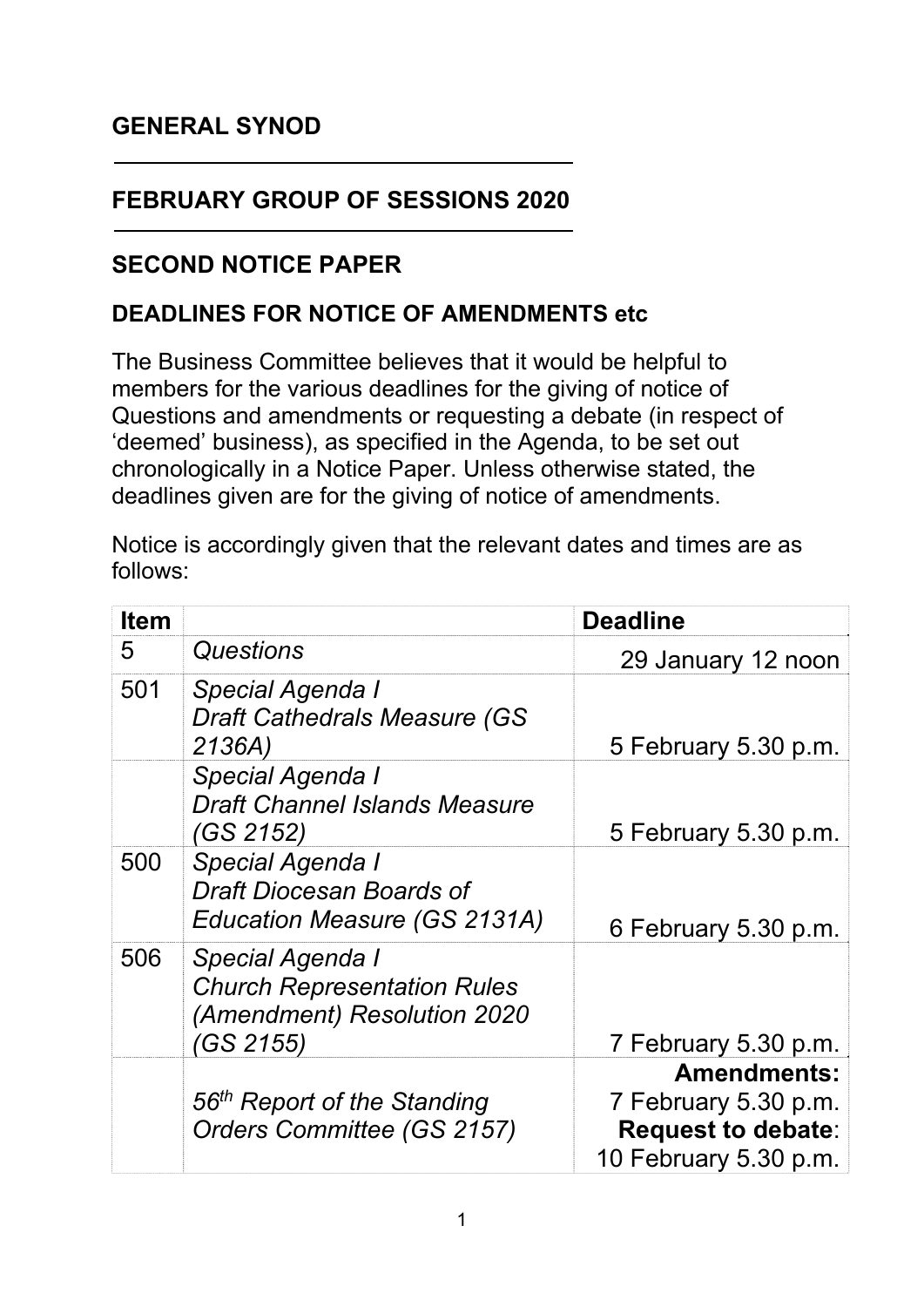|   | <b>Contingency Business</b><br><b>Special Agenda IV</b><br>The wealth gap between the rich<br>and poor (GS 2170A and GS |                                                                                                   |
|---|-------------------------------------------------------------------------------------------------------------------------|---------------------------------------------------------------------------------------------------|
| 6 | 2170B)<br><b>Deanery Synod Term Limits</b><br>(GS 2154)                                                                 | 10 February 10.00 a.m.<br>10 February 10.00 a.m.                                                  |
| 8 | <b>Special Agenda III</b><br><b>Windrush Commitment and</b><br>Legacy (GS 2156A and GS                                  |                                                                                                   |
|   | 2156B)                                                                                                                  | 10 February 4.00 p.m.<br><b>Amendments:</b>                                                       |
|   | <b>Special Agenda I</b><br><b>House of Laity Election Rules</b><br>2020 (GS 2164)                                       | 10 February 5.30 p.m.<br><b>Request to debate:</b><br>10 February 5.30 p.m.                       |
|   | <b>Special Agenda I</b><br><b>Clergy Election Rules 2020 (GS)</b><br>2165)                                              | <b>Amendments:</b><br>10 February 5.30 p.m.<br><b>Request to debate:</b><br>10 February 5.30 p.m. |
|   | Special Agenda I<br><b>Convocations (Elections to Upper</b><br>House) Rules 2020 (GS 2166)                              | <b>Amendments:</b><br>10 February 5.30 p.m.<br><b>Request to debate:</b><br>10 February 5.30 p.m. |
|   | Special Agenda I<br><b>Single Transferable Vote Rules</b><br>2020 (GS 2167)                                             | <b>Amendments:</b><br>10 February 5.30 p.m.<br><b>Request to debate:</b><br>10 February 5.30 p.m. |
|   | <b>Special Agenda I</b><br>Care of Cathedrals (Amendment)<br><b>Rules (GS 2168)</b>                                     | <b>Amendments:</b><br>10 February 5.30 p.m.<br><b>Request to debate:</b><br>10 February 5.30 p.m. |
|   | <b>Special Agenda I</b><br><b>Draft Scheme Amending the</b><br>Diocese in Europe Constitution<br>(GS 2169)              | <b>Request to debate:</b><br>10 February 5.30 p.m.                                                |